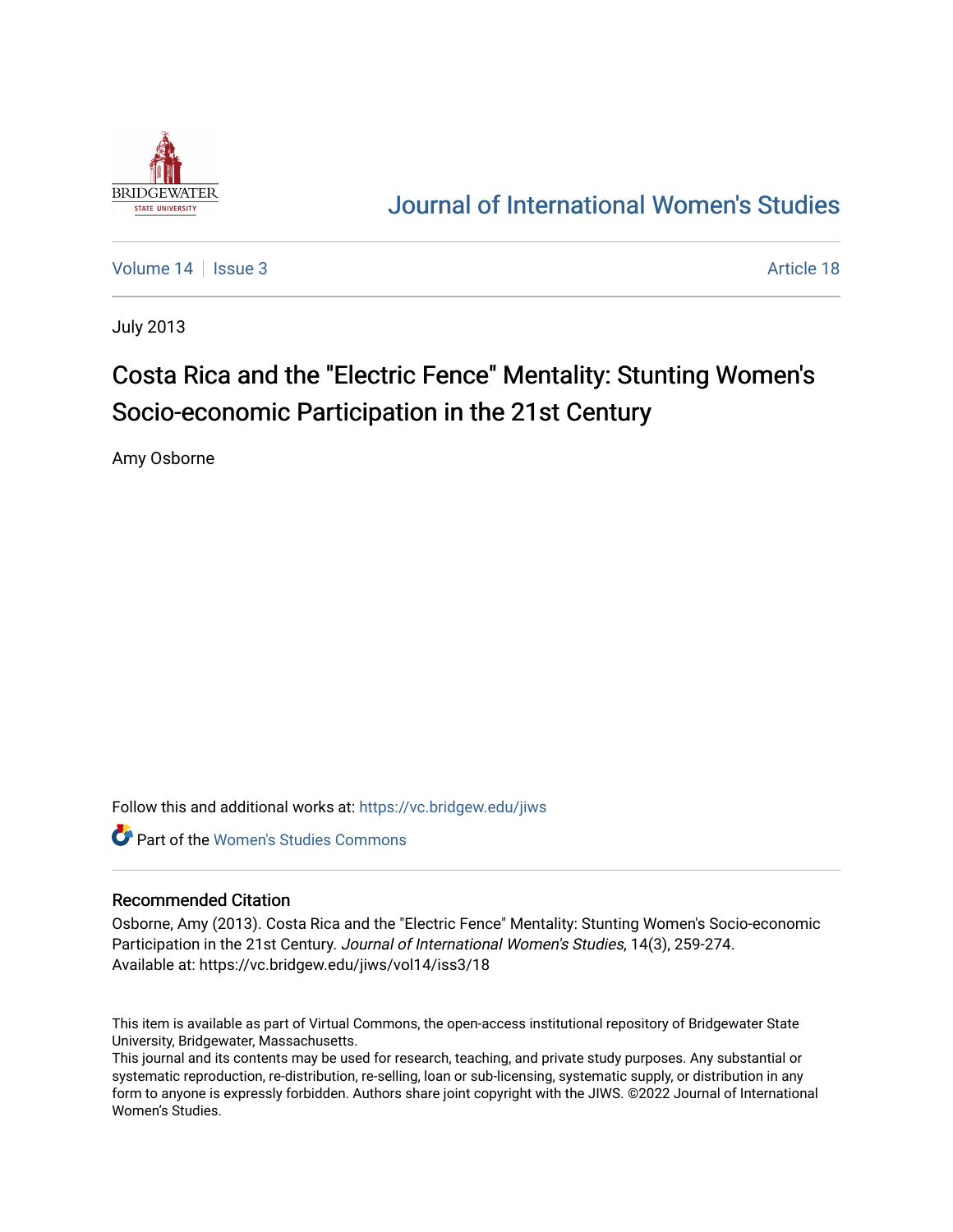This journal and its contents may be used for research, teaching and private study purposes. Any substantial or systematic reproduction, re-distribution, re-selling, loan or sub-licensing, systematic supply or distribution in any form to anyone is expressly forbidden. ©2013 Journal of International Women's Studies.

# **Costa Rica and the "Electric Fence" Mentality: Stunting Women's Socio-economic Participation in the 21st Century<sup>1</sup>**

By Amy Osborne<sup>2</sup>

# **Abstract**

Costa Rica is regarded as the "top democracy" in Latin America, exceeding basic developmental standards in most categories. The nation's achievement is evidenced by women's strong enrollment and retention rates within the nation's education system. However, Costa Rica's overwhelming gender disparity in the labor force reveals significant developmental deficiencies and contradicts fundamental democratic ideals. The pervasion of an "electric fence" mentality stunts women's socio-economic engagement by restraining them to traditionally prescribed gender roles. To better understand women's economic detachment, special attention must be paid to those institutional practices that perpetuate cultural norms and discriminatory tendencies. Costa Rica's education system has a historic proclivity toward social conditioning, having undergone substantial reform to embed democratic allegiance into its national discourse. Socialized norms, imbedded in the education system, have discouraged women's economic aspirations and fostered gender disparity. The following essay integrates observational fieldwork and research to analyze trends in Costa Rican women's socio-economic engagement*.*

*Key words*: gender inequality, gender disparity, Costa Rica, Latin America, educational reform, democracy

# **Introduction: Costa Rica & the 'Electric Fence' Mentality: Stunting Women's Socio-Economic Participation in the 21st Century**

During my weekly visit to Centro Educativo Bethaba, I asked my sixth grade class with hidden skepticism, "Who hopes to attend college in the future?" To my surprise, several students shouted out their resolute ambitions: "I want to be a doctor for children!" "I want to work with animals!" and "I want to be a lawyer!" A burst of enthused conversation filled the classroom as students told me about their favorite classes, those they disliked, and which college they'd like to

 $\overline{a}$ <sup>1</sup> **Acknowledgements:** I would like to extend my sincere thanks to Northeastern University for supporting my fieldwork on this topic as a recipient of a Provost's Research Grant. Additionally, many thanks are owed to Dr. Gregory Goodale for his patience, encouragement and thoughtful critique which served as consistent inspiration throughout this journey.

 $2$  Amy Osborne is a graduate of Communication Studies from Northeastern University in Boston, Massachusetts. As a recipient of a Provost's Grant, Amy was able to pursue research in women's affairs in Costa Rica in early 2011. Amy is currently employed at a government relations and advocacy firm in Boston and remains passionate about women's issues. She aspires to obtain a Ph.D. in International Policy and Development and advocate for women's empowerment through education and grassroots campaigns.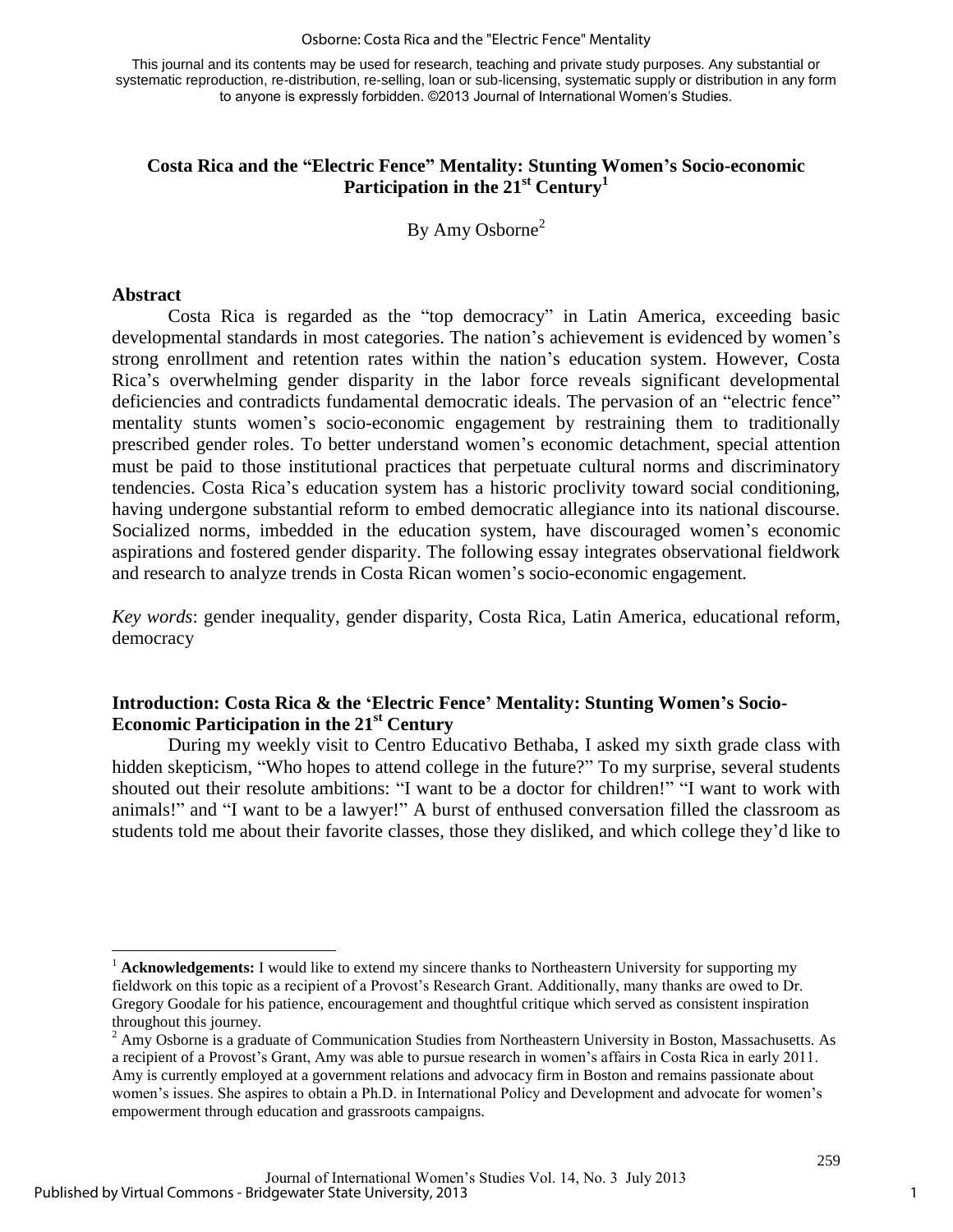attend.<sup>3</sup> Although this experience momentarily clouded my perception of women's roles in Costa Rica, reality soon surfaced: only four of my students would ever enter the work force.<sup>4</sup>

Through my analysis of Costa Rica's development, I found striking gender disparities inconsistently represented throughout various dimensions of developmental achievement. For instance, rates of female graduates from secondary school have increased and recently exceeded that of their male counterparts. However, only 56% of Costa Rica's female population is currently engaged in the work force.<sup>5</sup> Though a majority of the population aspires to occupational success, most women forfeit their professional ambitions to fulfill domestic responsibilities. In contrast to the American dream of a 'white picket fence' luring some women into full-time domestication, Costa Rican women actively pursue the education and skills required for professional achievement. However, with their ultimate goal in sight, most women refrain from confronting the final obstacles in the way of occupational success. I refer to this phenomenon as the "electric fence mentality." Despite the nation's portrayal as a democratic leader, this attitude supports that Costa Rica does not represent gender equality.

# **Objective**

 $\overline{a}$ 

Contemporary trends in globalization signify changes to the international hierarchy defined as simply "under-developed", "developing" and "developed" nation states. Many nations are experiencing socio-economic advancement by institutionalizing Western methodologies. With democratic ideals at the forefront of developmental discourse, these nations subsequently assume political reformation and women's rights to be mandates for high developmental achievement. The United Nations Development Programme (UNDP) created the Human Development Index (HDI) to monitor countries' relative progress in reaching fundamental developmental standards, highlighting three dimensions of measurement: health, education, and living standards.<sup>6</sup>

Over the past two decades, Costa Rica has undergone comprehensive, statewide reform to emerge as the most well developed nation in Latin America. The nation's efforts to provide high standards of health and education have been extremely successful, and in 2012, Costa Rica replaced Chile as the country with the highest level of "democratic development" in Latin America.<sup>7</sup> However, human development indicators alone cannot sufficiently prove a nation's democratic superiority. Examining the levels of gender disparity pervading a nation's social and economic systems also plays an important role in demonstrating its true measure of democracy. Despite Costa Rica's developmental progress, an overwhelming gender disparity in the national labor force persists. This paper aims to explore this striking deficiency as it pertains to the nation's fulfillment of democratic ideals.

<sup>&</sup>lt;sup>3</sup> Sixth Grade Class. (2011, March 31). Interview by AO Osborne [Personal Interview]. Civic and occupational ambition. , Centro Educativo Bethaba.

*<sup>4</sup>* United Nations, United Nations Development Programme (UNDP). (2011). Human development report: Labour force participation rate (Ratio of female to male shares).

<sup>&</sup>lt;sup>5</sup> United Nations, United Nations Development Programme. (2011). Human development report: Country profiles, Costa Rica.

<sup>6</sup> United Nations Development Programme. (2012). *Human development reports*. Retrieved from http://hdr.undp.org/en/statistics/

<sup>&</sup>lt;sup>7</sup> Costa Rica leads democratic development index in Latin America. (2012, Nov 20). Inside Costa Rica. Retrieved from http://insidecostarica.com/2012/11/20/costa-rica-leads-democratic-development-index-in-latin-america/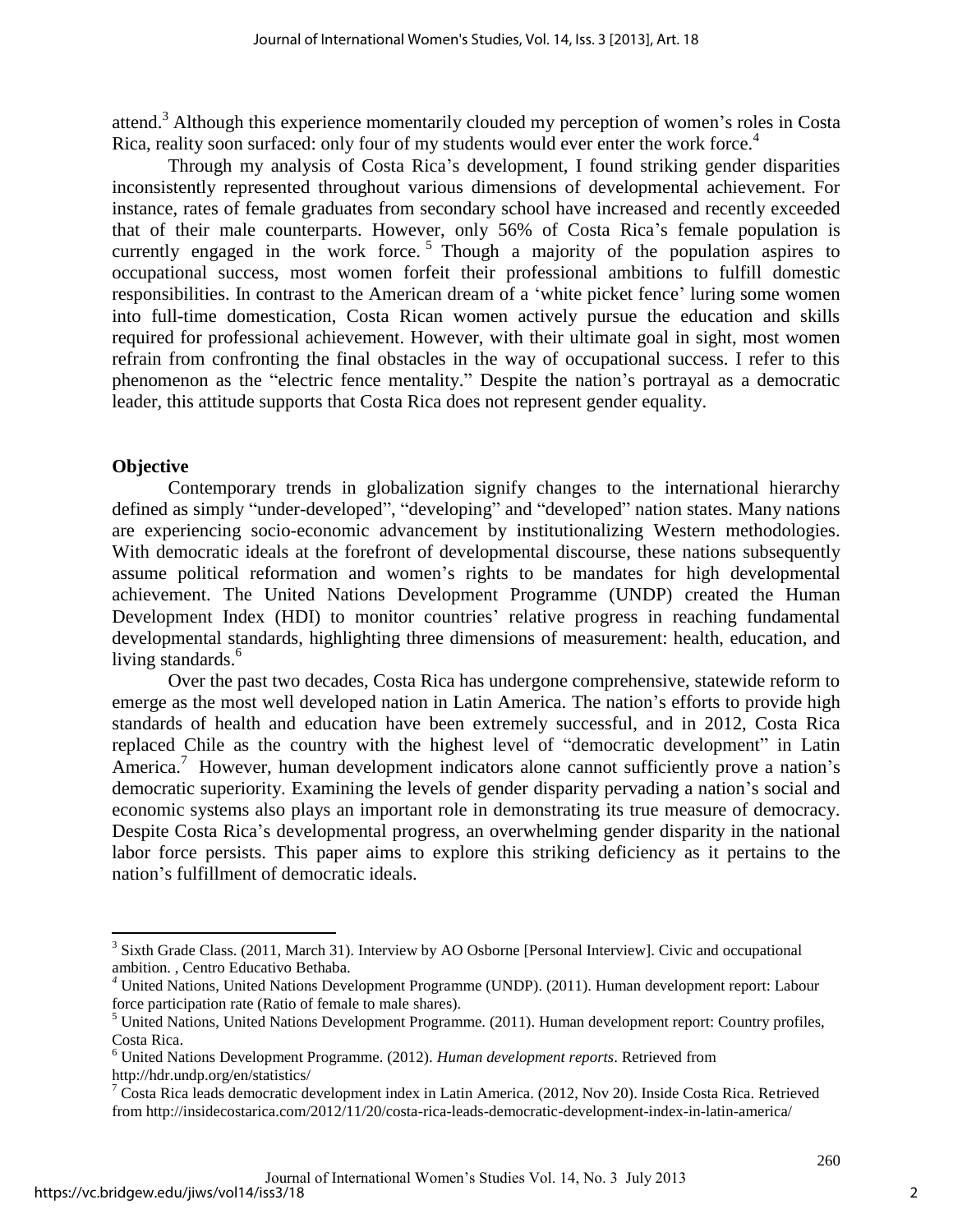Questions to guide this analysis include: What are the motives of the Costa Rican government in promoting democratic ideals? Has the education system been specifically targeted as a mechanism for ideological dissemination? Does adopting democracy imply a fundamental shift in cultural perspective? To what extent can gender equity be reached if paradoxical motives are paving the way for Costa Rica to join the "First World"? To best answer these questions, this essay will focus on the current state of gender parity in Costa Rica, with special emphasis on the national education system as a natural medium for cultivating cultural and political ideologies.

#### **Fieldwork**

 $\overline{\phantom{a}}$ 

From mid-January to May 2011, I embarked on a sociological study of Costa Rica enabling and aided by my immersion into the nation's cultural and political economy, as well as its education system. For the duration of my five months abroad I lived in Curridabat, a residential neighborhood in San Jose. I spent a majority of my weekends travelling throughout the country to both urban and rural communities to gain insight into the commonalities that unite these diverse populations. I found that the people who inhabited these places were all very much the same. Even in the most isolated regions, the desire for quality education as a tool for poverty evasion was pervasive, and often palpable. A tour guide in Tortuguero, a notoriously swampy region with only wide canals as roadways, offered a simple explanation of the community's priorities: "To make a town you only need a church, a school, a football field, and a bar – and we attend them in that order, every day."<sup>8</sup>

To gain a comprehensive understanding of Costa Rica's education system in relationship to its female population, I observed a representative sample of institutions. While in San Jose, I paid regular visits to the Universidad Latina de Costa Rica (ULatina) to observe courses in Human Development, including Development from a Gender Perspective. With the help of a Provost's Grant from Northeastern University, I volunteered each week at an urban primary school, Centro Educativo Bethaba, teaching English to a sixth grade class. This experience allowed me to observe students' behaviors, gain insight into the resources and policies prescribed to urban educational institutions, and conduct formal interviews with school administrators, teachers, and students. I applied this knowledge as a basis for comparison of educational institutions in decentralized locations such as Tortuguero, Puerto Viejo, and La Argentina. Additionally, I engaged in informal discussions with community members, students and professors at the Universidad de Costa Rica (UCR).

Through a combination of formal interviews and informal interactions, I became aware of cultural pressures restricting women to traditional gender roles. The citizenry's enthusiasm for education–specifically among women–is apparent. However, pedagogical and cultural influences thwart their willingness to transition academic success to professional achievement. Costa Rica's gender disparity in the labor force has grave implications for the nation's long-term development, as United Nations Development Fund for Women (UNIFEM) defines "economic participation" and "economic opportunity" among five important dimensions of female empowerment.<sup>9</sup> Perpetuating restrictive gender roles is paradoxical to Costa Rica's progress as a stable and prosperous democracy, as it impedes women's empowerment.

<sup>&</sup>lt;sup>8</sup> Interview by AO Osborne [Personal Interview]. Tour of education in Tortuguero, Costa Rica.

<sup>&</sup>lt;sup>9</sup> Lopez-Claros, A., & Zahidi, S. World Economic Forum. (2005). Women's empowerment: measuring the global gender gap measuring the global gender gap. Geneva, Switzerland: World Economic Forum.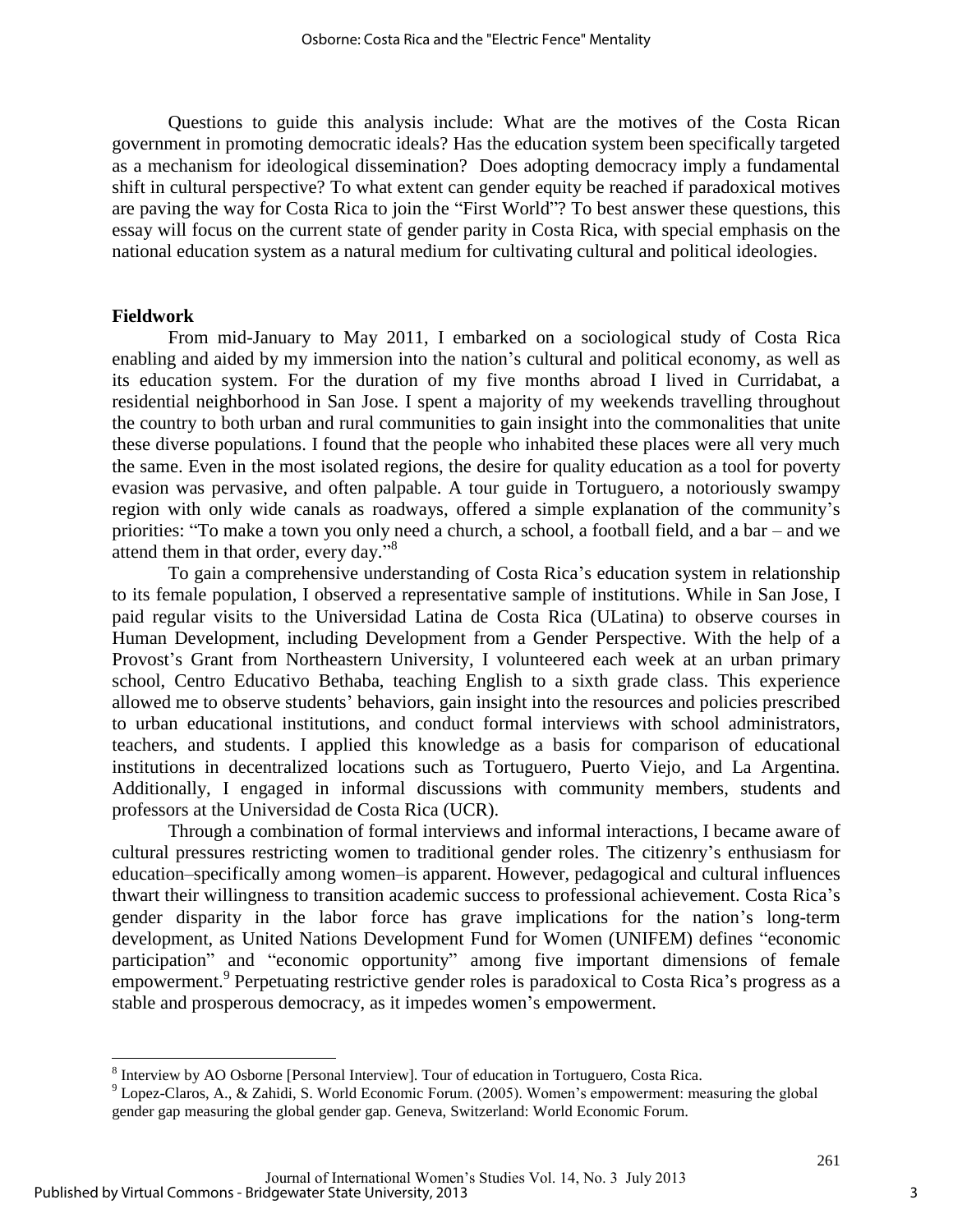#### **Literature Review**

Past research supports the centrality of socio-economic empowerment to relinquish women from their traditional roles within the household. In "The 'Feminisation of Poverty' in Costa Rica: To What Extent a Conundrum?" author Sylvia Chant examines the persistence of poverty among Costa Rican women despite two decades of gross economic growth. Chant recognizes that Costa Rica receives consistently high marks in gender parity, among international systems of measurement such as the Gender-related Development Index (GDI) and the Gender Evaluation Methodology (GEM). Yet, despite this fact, "[Costa Rican] women represent a disproportionate percentage of the world's poor" and this trend is deepening. Chant specifically dedicates her research to examining poverty as complimentary to the growing incidence of poor families with women fulfilling the role as head of household.  $10$ 

"Love in the Time of Neo-Liberalism: Gender, Work and Power in a Costa Rican Marriage" reflects the significance of evolving household dynamics and their economic implications for women. Author Susan Mannon analyzes the status of women through personal interviews focused on their occupational choices and changing roles within the context of "homemaking and breadwinning." Mannon concludes that working women do not generally use their financial power to renegotiate division of labor within the home. Rather, a majority of Costa Rican women enter the work force through the informal sector, applying domestic skills that coincide with prescribed, traditional gender roles. $^{11}$ 

In 2001, the World Bank released a Policy Research Working Paper entitled "Female Wage Inequality in Latin American Labor Markets." This analysis is focused on statistical differentials related to employed female workers in Argentina, Brazil and Costa Rica. The report asserts a generally indistinct relationship between education and increased income, as "female workers with less human capital saw wage gains relative to female workers with more human capital."<sup>12</sup> This analysis includes data from the "pre" and "post-reformation" periods (1989 and 1995-1997, respectively), to demonstrate changing trends in female employment related to democratic reform. This study reveals a lack of incentives for Latin American women to pursue an education or enter the professional workforce, exacerbated by the institutionalization of democracy.<sup>13</sup>

#### **Education: A Metric for International Development**

According to the most recent HDI report released by the United Nations Development Programme in 2011, Costa Rica is ranked  $69<sup>th</sup>$  in overall development, compared to the United States which is ranked  $4<sup>th</sup>$  out of 187 participating countries. HDI is an international measure of the basic human capacities or average quality of life within a given country, including education as one of three indicators. The significance of education as a metric for development is further evidenced in the Universal Declaration of Human Rights, as Article 26 asserts, "Everyone has the right to education" and that it "shall be free, at least in the elementary and fundamental

 $10$  Chant, S. (2009). The 'feminisation of poverty' in Costa Rica: To what extent a conundrum?. Bulletin of Latin American Research , 28(1), 19-43.

<sup>&</sup>lt;sup>11</sup> Mannon, S. (2006). Love in the time of neo-liberalism: Gender, work, and power in a Costa Rican marriage. Gender and Society, 20(4), 511-530.

<sup>&</sup>lt;sup>12</sup> Saavedra, L. A. The World Bank, Latin America and the Caribbean Region, Gender Sector Unit. (2001). Female wage inequality in Latin American labor markets (Policy Research Working Paper 2741)

<sup>&</sup>lt;sup>13</sup> Saavedra.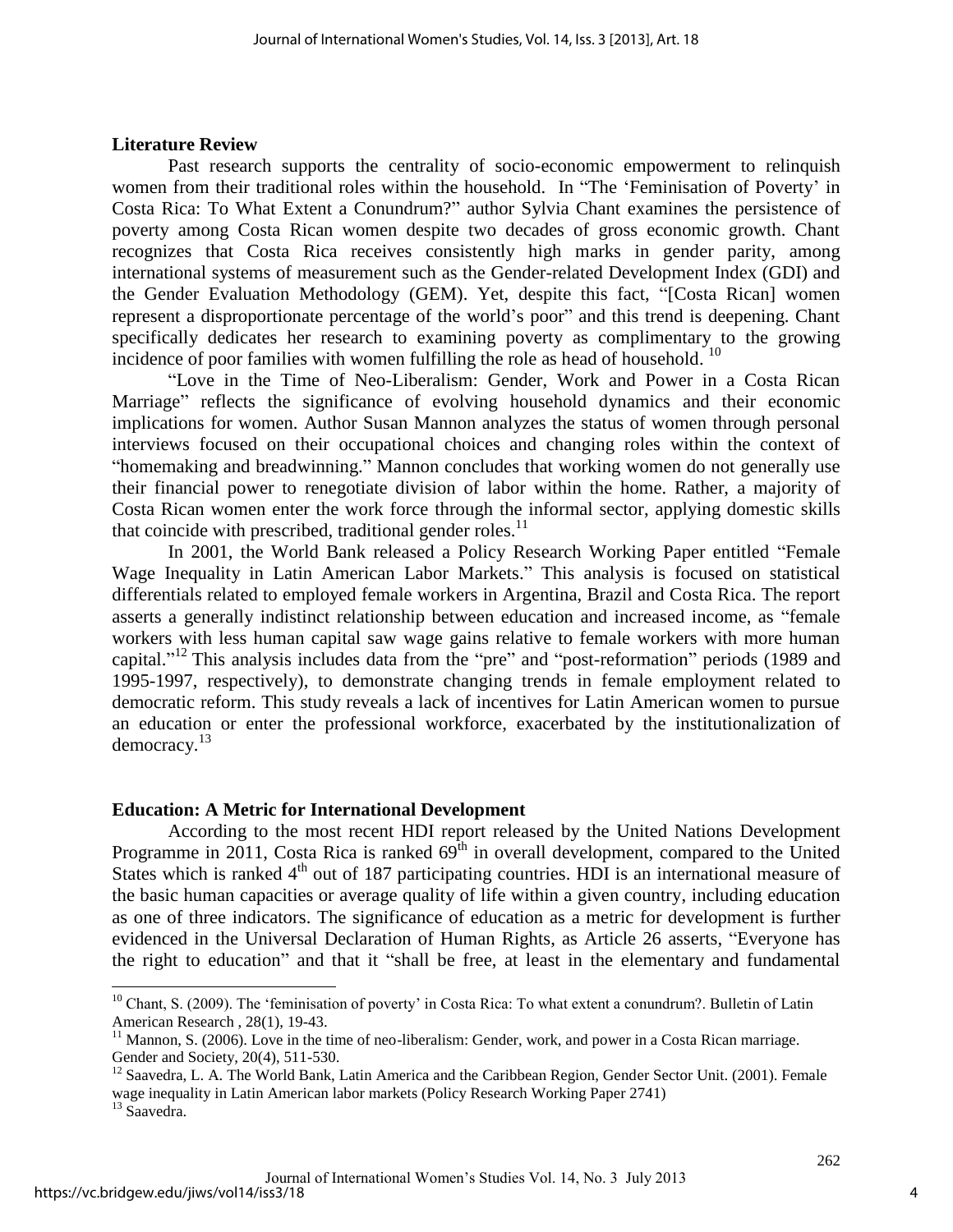stages".<sup>14</sup> In achieving global gender parity, the Convention for the Elimination of Discrimination Against Women (CEDAW) sites equal access to education and collaborative resources as a priority in eliminating gender discrimination.<sup>15</sup> More recently, universal education and gender equality were deemed complimentary objectives, as two of the eight pillars of the Millennium Development Goals (MDG's) identified as integral to eradicating global poverty.<sup>16</sup>

In addition to serving as a powerful benchmark of developmental achievement, education also serves as a means to achieving its own end. Prior research supports education as a medium by which social and political ideologies are instilled throughout a citizenry. In "What Poverty Does to Girls' Education: the intersection of class, gender and policy in Latin America," the author specifically identifies "schooling as a site where gender asymmetry is reproduced and yet may also be contested". <sup>17</sup> In compliance with international development standards, Costa Rica has experienced a significant rise in women's educative attendance and retention. Exploring ways in which cultural and political values are inculcated through the Costa Rican education system provides insight into women's limited autonomy within the nation's political economy.

#### **Institutionalizing Democracy: History and Context**

In 1948, political tension within Costa Rica resulted in a 44-day Civil War marking the country's bloodiest uprising of the twentieth-century. The result, however, was a new constitution for a reformed democracy, under which national hero, Jose' Figueres Ferrer, was elected President in 1953.<sup>18</sup> Shortly after his election, during the height of the Cold War, President Ferrer proclaimed Costa Rica's allegiance to upholding democratic ideals defined by the United States. President Ferrer spoke to the people of San Jose', Costa Rica's capital, explaining two reasons for his resolution:

"1) "We suffered the outrages of Communism" [before the 1948 civil war, in which a Communist-supported regime was ousted], "and can testify that Communism is an attempt to destroy democratic institutions"; and 2) "It is clear that Communism and Russian aggression are identical, and it is our duty to stand where the hemisphere stands."<sup>19</sup>

Through this assertion, President Ferrer agreed to "adhere to any inter-American resolutions…for the betterment of democracy," affirming the assimilation of the United States' democratic values into Costa Rica's political system.<sup>20</sup> In the same year, President Harry S. Truman acknowledged the United States' role as champions for democracy in his nomination

<sup>14</sup> The United Nations, The United Nations. (1948). *The universal declaration of human rights*

<sup>&</sup>lt;sup>15</sup> United Nations Development Programme, (1979). *The convention for the elimination of discrimination against women*. An agenda for national action to end gender discrimination. UN General Assembly.

<sup>16</sup> United Nations, Department of Economic and Social Affairs. (2011). *Millennium development goals report 2011*. Geneva: United Nations

<sup>&</sup>lt;sup>17</sup> Stromquist, Nelly P. (2001). What Poverty Does to Girls' Education: the intersection of class, gender and policy in Latin America. *Compare*, 47.

<sup>&</sup>lt;sup>18</sup> Santiso, C. (2003). Another lost decade? The future of reform in Latin America. Public Administration and Development, 23, 297-300.

 $19$  The stay-away vote. (1954, April 05). Time, 63(14).

<sup>&</sup>lt;sup>20</sup> The stay-away vote.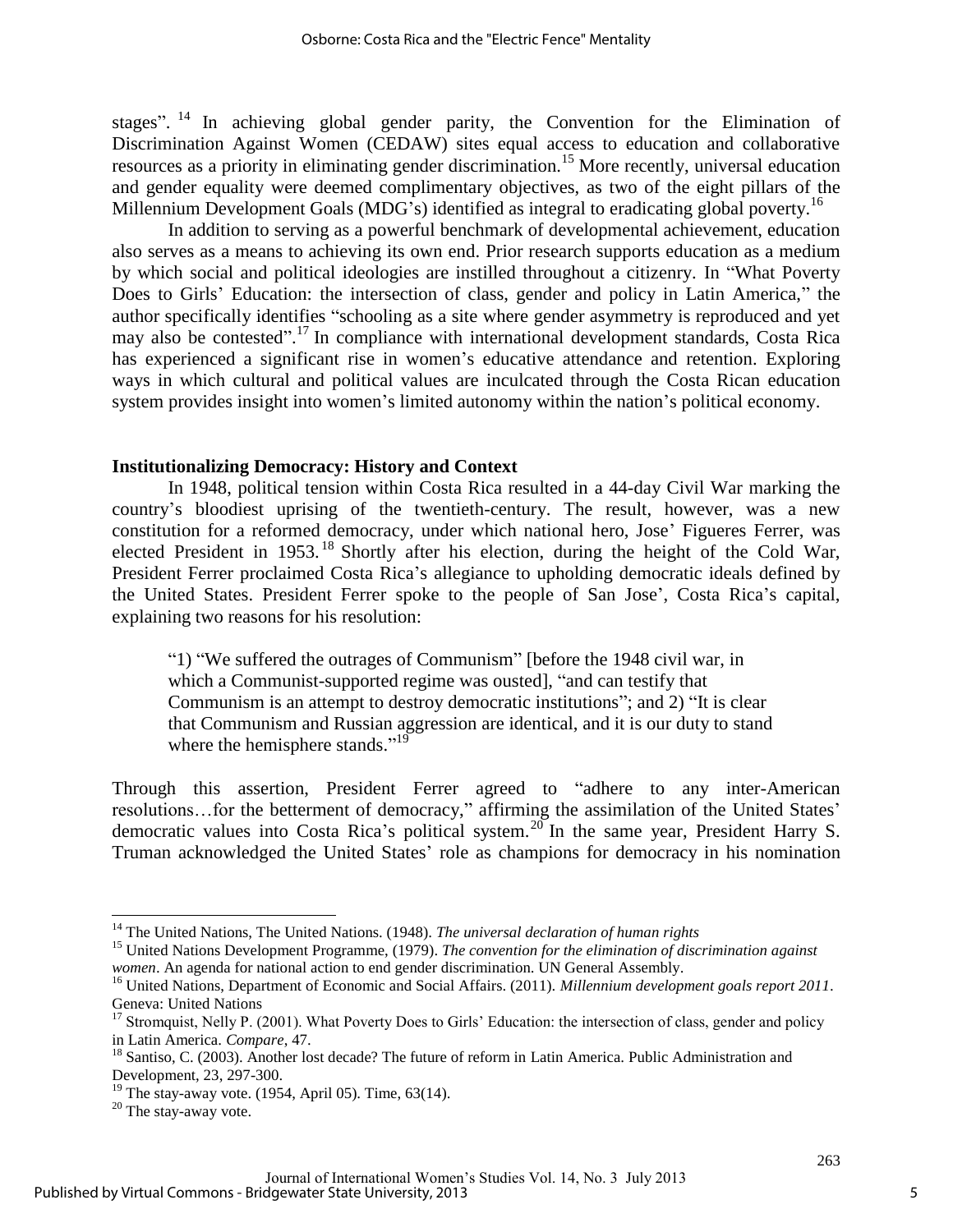acceptance speech, proclaiming, "Today, in 1948, we are now the defenders of the stronghold of democracy and of equal opportunity…"<sup>21</sup>

Today, the United States' Department of State defines democracy according to twelve principles, including the following notion: "Democracies understand that one of their prime functions is to protect such basic human rights as…the opportunity to organize and participate fully in the political, economic, and cultural life of society.<sup>32</sup> The U.S. Department of State also emphasizes the significance of the national education system in instilling these rights, stating:

"[The] educational transmission process is vital in a democracy because effective democracies are dynamic, evolving forms of government that demand independent thinking by the citizenry. The opportunity for positive social and political change rests in citizens' hands. Governments should not view the education system as a means to control information and to indoctrinate students."<sup>23</sup>

In conclusion, the U.S. State Department succinctly states, "Education is a universal human right…and an empowering social and economic tool."<sup>24</sup> Given the historical alignment of Costa Rican democracy under the United States' political model, these principles serve as metrics for the effective institutionalization of democracy. <sup>25</sup> Recognizing Costa Rica's appropriation of these standards is central to assessing gender equity within the nation's political economy.

During a period of national reform, Costa Rica similarly targeted education as an asset in assimilating democratic ideals. The Costa Rican education system is a state-operated institution managed through a coalition of the Ministry of Education, national universities and the *Instituto Nacional de Apredizaje* (INA). Together, these organizations compose the National Education Council (NEC) responsible for curriculum development, uniform teaching methodology, administration and financial support, as well as educational assessment at the preschool, basic and secondary levels. Costa Rican private schools are solely administered by the Ministry of Education, and Universities have the authority to act autonomously.<sup>26</sup> The NEC references compulsory education as a series of cycles: Cycle I (comparable to grades 1-3), Cycle II (grades 4-6), and Cycle III (grades 7-9). Curriculum development for all Costa Rican schools is the primary responsibility of the Ministry of Education, including the inspection and approval of all textbooks to ensure a uniform national discourse.

In the 1980's, Costa Rica faced the worst economic depression in its history which reversed developmental growth and forced many middle class citizens below the poverty line.<sup>27</sup>

<sup>&</sup>lt;sup>21</sup> Truman, H. S. Public Broadcasting System (PBS), American Experience. (1948). Democratic nomination acceptance speech, 1948.

 $^{22}$  U.S. Department of State, Bureau of International Information Programs (2005). Principles of democracy. Retrieved from website: http://usinfo.org/enus/government/overview.html

<sup>23</sup> U.S. Department of State, (2005).

 $24$  U.S. Department of State, (2005).

<sup>&</sup>lt;sup>25</sup> Comparisons between the United States and Costa Rica's definitions and implementation of democracy are made within the text of this comparative study, incorporating and examining views of these nations and throughout Latin America. This is not meant to suggest that the United States' actions or views of democracy supercede that of other nations, or that the U.S. provides an international measure for true democracy.

<sup>&</sup>lt;sup>26</sup> Costa Rica. In (1994). T. Husen & T. Postlethwaite (Eds.), The International Encyclopedia of Education (2nd ed. pp. 1141-1145). Tarrytown, NY, USA: Pergamon.

<sup>27</sup> el Ministerio de Educación Pública de Costa Rica. 47ª Sección de la Conferencia Internacional de Educación, UNESCO. (2004). El desarrollo de la educación en Costa Rica. Ginebra, Suiza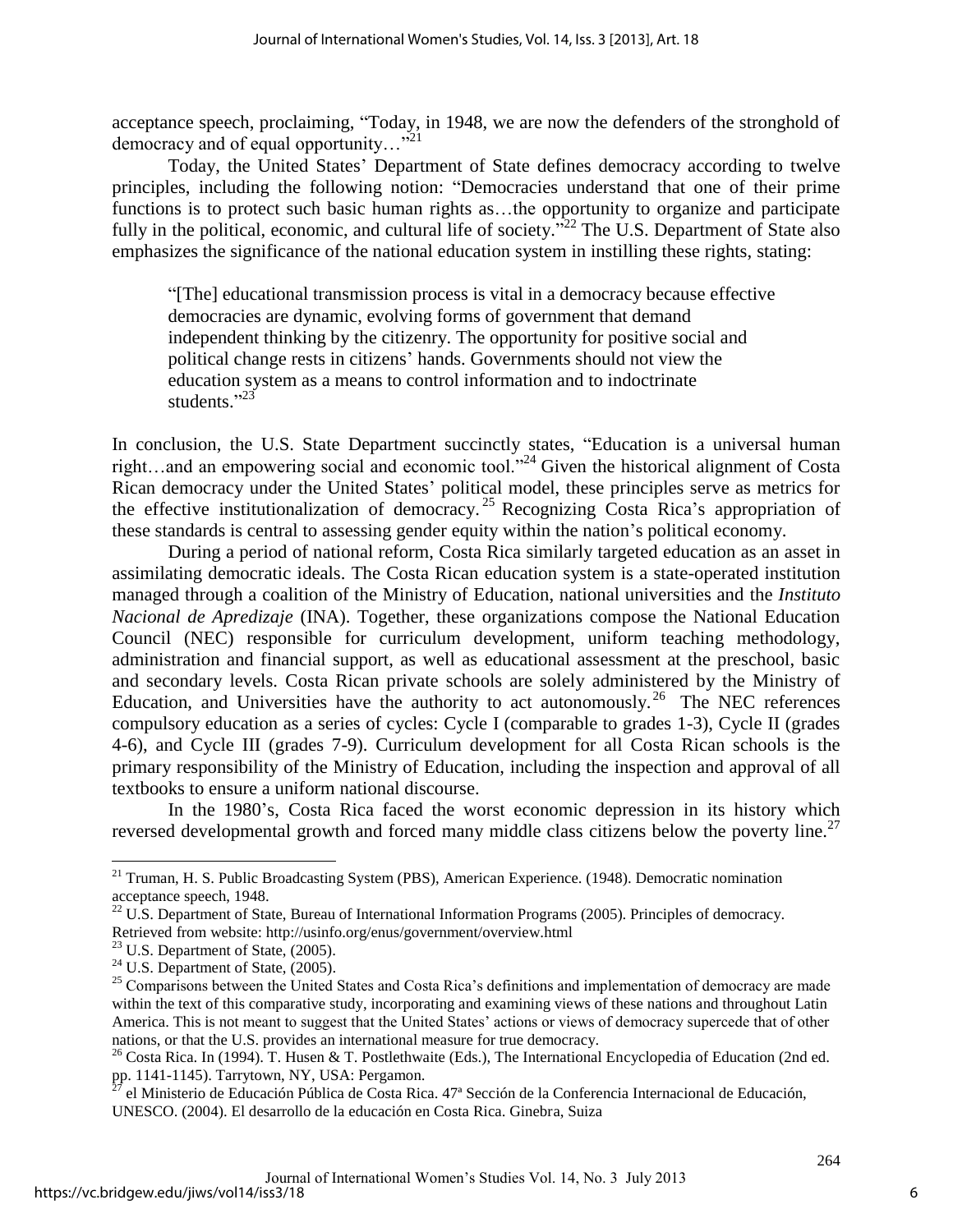To initiate reconstruction, the Ministry of Education began developing a comprehensive action plan for educative reform in 1990, entitled *Plan General de Educación*. The Ministry's plan, implemented nationally in 1994, emphasized the significance of "teaching using democratic approaches, active and participatory learning and assessment focused in products as well as process." <sup>28</sup> To compliment this mission, the Ministry of Education published its own teacher's guide, *The Teaching and Learning Processes in a Democratic Society*, and new textbooks for immediate and mandatory adoption.<sup>29</sup> The educative philosophy of Costa Rica's institutional leaders in the 1990's suggests contrived adherence to Western ideology, contradicting the democratic ideal that education is necessary to "demand independent thinking by the citizenry."<sup>30</sup> The gravity of this distinction is evidenced by the Ministry's admission; "Decisionmaking is informed by political and other considerations and technical analysis plays a relatively unimportant role in this process."<sup>31</sup>

In September 2004, the Ministry of Education released "El Desarrollo de la Educación en Costa Rica" to the United Nations Educational, Scientific and Cultural Organization (UNESCO), highlighting their plans for educational reform in the  $21<sup>st</sup>$  century. The document is primarily focused on past achievements, listing benchmarks attained since the implementation of the *Plan General de Educación* in the early 1990's. Among these achievements is "Justness in the Curricular Development" assuring "the access of educational services to…the most vulnerable populations," of which the "Program of Justness of Gender" is highlighted. Institutional offerings identified to promote pedagogic gender equality include flexible modalities for pregnant adolescents and mothers, the incorporation of women within diverse vocational specialties, and the increased availability of tutoring services. $32$ 

Within Section 2.1.3: "Specific measures to promote the equality of gender," the Ministry of Education refers to the deficiency of economic engagement among the female population and proposes tangible remedies. Included in their proposal are items aimed at economic empowerment, such as employing five Regional Directors to guide women's access to competitive careers, integrating 30 % of the female population in poverty into the public education system, and creating of a Commission to modify gender policy in support of labor services. These suggestions illustrate the Ministry of Education's commitment to catalyzing an increase in women's economic engagement, and their recognition that females represent a majority of Costa Rica's poor population. However, their commitment is dubious, as the Ministry asserts within the same section, "The empowerment of women is fomented from…the improvement of their [own] capacities and that they become actors of its own process of change." <sup>33</sup> In claiming that empowerment is an individual responsibility, the Ministry of Education compromises the integrity of their preceding proclamation to promote gender equity through institutional programs and outreach. This contradiction justifies concerns about the state's motives in addressing women's economic inequity as a fundamental deficit.

<sup>&</sup>lt;sup>28</sup> "Ministerio de Educación Pública Ministerio de Educación, (1994). 1990b Plan General de Educación. San Jose"; "Ministerio de Educación Pública Ministerio de Educación, (1991). 1991b Sintesis de la Politica Curricular. San Jose."

<sup>29</sup> Ministerio de Educación Pública Ministerio de Educación, (1991)

<sup>30</sup> U.S. Department of State, (2005).

 $31$  T. Husen & T. Postlethwaite (Eds.), pp. 1141-1145.

<sup>32</sup> el Ministerio de Educación Pública de Costa Rica, (2004).

<sup>33</sup> el Ministerio de Educación Pública de Costa Rica, (2004).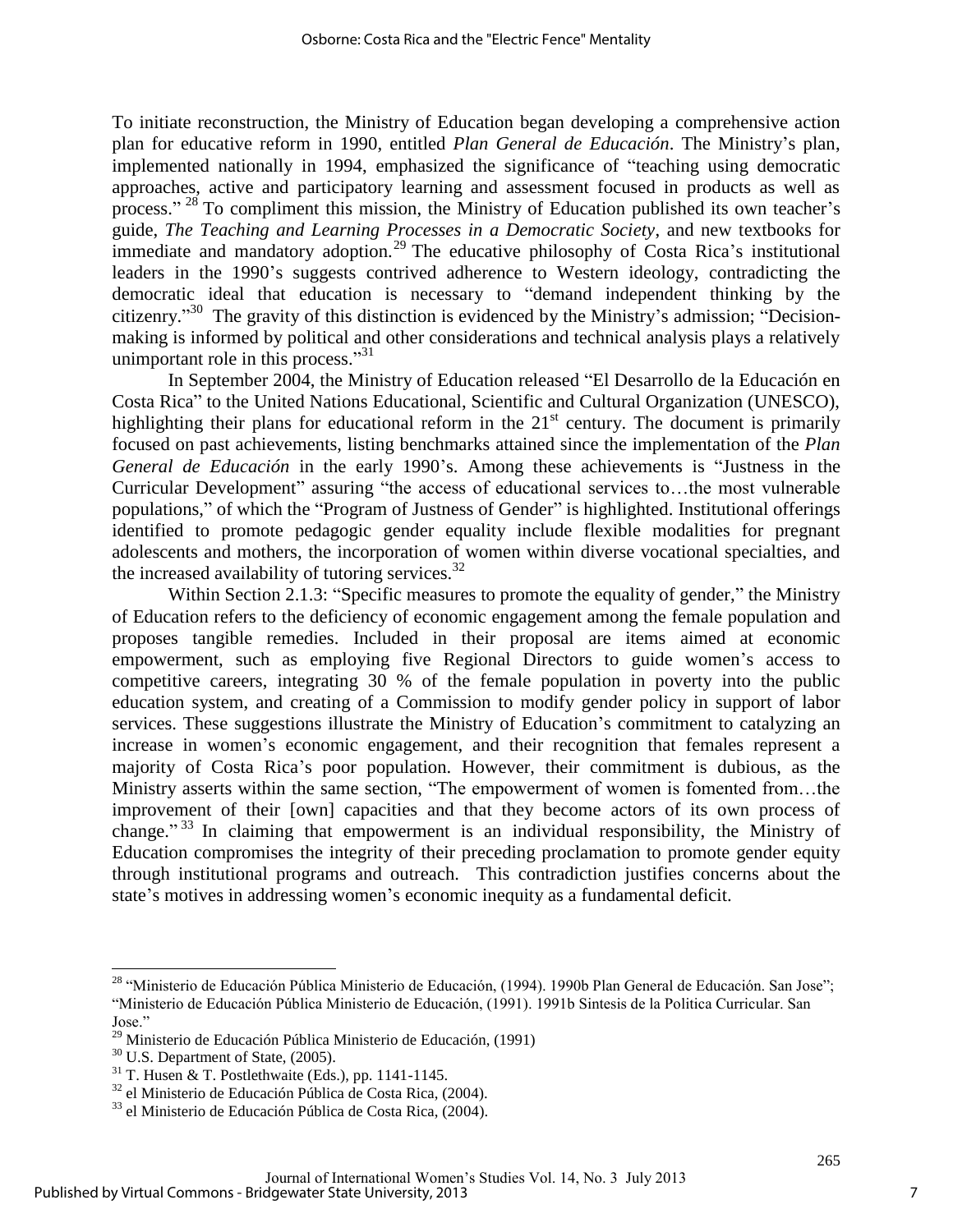## **Current Conditions: A Statistical Analysis**

To gain insight into the breadth of Costa Rica's economic shortcomings, it is vital to examine statistical trends in national development since the early 1990's. A 1991 report from the Ministry of Education revealed a consistent decline in retention rates among all school children correlated with increasing age, from 90-97% of the eligible population ages 7-9 (Cycle I) to 40- 45% of the nation's 13-15 year olds (Cycle III).<sup>34</sup> In 1999, dropout rates reflected a similar trend, as 55% of the rural population age 15-19 and 30% of urban youth the same age prematurely discontinued their education.<sup>35</sup> However, the United Nations (hereafter, "UN") reported overall primary school drop-out rates had decreased substantially to just  $11.2\%$  in 2009.<sup>36</sup> Substantial improvement in the first decade of the 21<sup>st</sup> century reflects the efficacy of the Ministry's *Plan General de Educación*.

Statistical analysis similarly supports increased gender parity as a result of the Ministry of Education's educational reformation. In 1990, Costa Rica's pedagogic Gender Parity Index (GPI) was 0.973, with 1, representing perfect parity and a GPI between 0 and 1 representing a disparity in favor of males. Following a decade of reform, women became a majority among students as the GPI increased to 1.03, reflecting a slight disparity in favor of females.<sup>37</sup> In 2009 the UN reported primary school attendance favored females, with a dropout rate 2.24% lower than their male counterparts  $(9.97\%$  and  $12.37\%$ , respectively). <sup>38</sup> The steady increase in women's attendance following the implementation of educational reform supports the program's success, as well as the nation's commitment to achieving international development goals. The United Nations Statistics Division for the Department of Economic and Social Affairs (UNESCO) highlights these statistics as evidence of Costa Rica's progress in achieving Target 3.A of the UN's Millennium Development Goals: "Eliminate gender disparity in primary and secondary education, preferably by 2005, and in all levels of education no later than  $2015.^{359}$ 

However, women's employment lags significantly despite their gains in education. Women's educative and economic engagement should be complimentary forces and are equitably vital for the comprehensive development of a nation, beginning with nuclear families and spreading throughout communities and nation-states. <sup>40</sup> Subsequently, analyzing the statistical framework of women's participation in the national labor force is necessary to fully comprehend national gender parity. In 1991, the UN conducted a collaborative study revealing that only 28.3% of Costa Rican women ages 15 or older were engaged in the labor force. By 2006, the percentage of economically engaged women had risen slightly to 35.8% of the population.<sup>41</sup> The 2011 Human Development Report reflects a similarly disparate landscape in measuring the labor force participation rate. This indicator is defined as the "ratio of female to

<sup>&</sup>lt;sup>34</sup> Ministerio de Educación Pública Ministerio de Educación, (1991).

<sup>&</sup>lt;sup>35</sup> Ocampo, J. A. Economic Commission for Latin America and the Caribbean, (2002). Social panorama of Latin America 2001-2002.

<sup>36</sup> Primary education (isced 1) drop-out rate. In (2011). *UN Data* Retrieved from

http://data.un.org/Data.aspx?q=drop out rates&d=UNESCO&f=series:DR\_1

<sup>37</sup> International Human Development Indicators, United Nations Development Programme. (2011). *Population with at least secondary education (ratio of female to male rates)*.

<sup>38</sup> Primary education (isced 1) drop-out rate.

<sup>39</sup> Kennedy, A. UNESCO Institute for Statistics, United Nations Development Programme. (2011). *UNESCO: Millennium indicators*.

<sup>&</sup>lt;sup>40</sup> Dollar, D., and R. Gatti. 1999. "Gender Inequality, Income and Growth: Are Good Times Good for Women?" Policy Research Report on Gender and Development, Working Paper Series No. 1, World Bank, Washington, DC.

<sup>&</sup>lt;sup>41</sup> Women's share of labour force. In (2008). I. United Nations Children's Fund (UNICEF) & I. United Nations Population Fund (UNFPA) (Eds.), United Nations Statistics Division.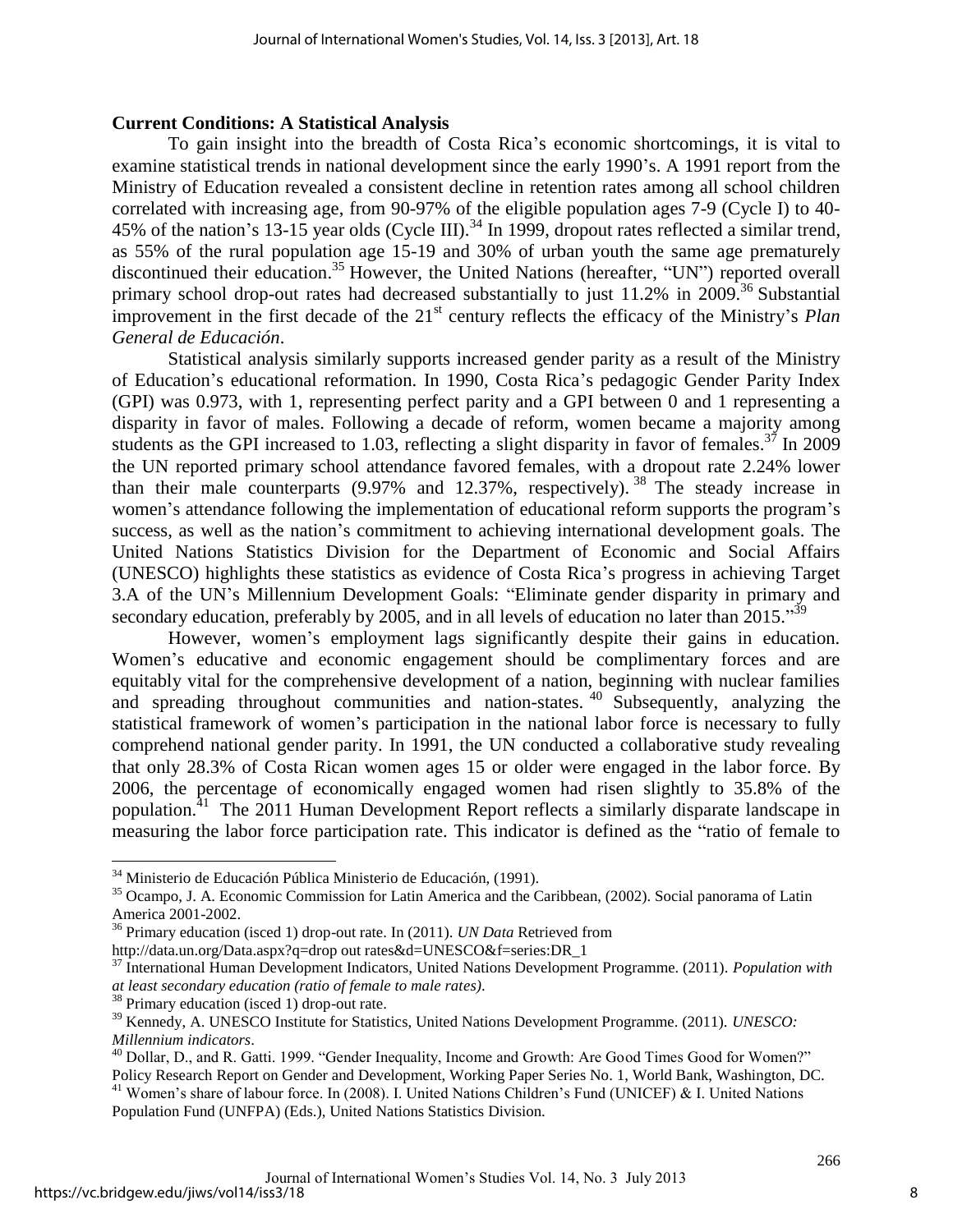male of the working-age population (ages 15–64) that actively engages in the labour market, by either working or actively looking for work," revealing a gender disparity of .422 in 1995, which only increased to .565 in 2009.<sup>42</sup>

Today, 56% of Costa Rica's female population is currently engaged in the work force.<sup>43</sup> However, despite marginal advancement, Costa Rica's female representation in the labor force remains bleak in the context of global development. The nation's HDI ranking as  $69<sup>th</sup>$  of 177 participating countries falls to  $137<sup>th</sup>$  when calculated solely by economic gender parity. If this variable alone represented overall development, Costa Rica's developmental progress would deteriorate to the bottom tier of the "Medium Human Development" category, competing with nations such as Ghana, Congo and Cambodia, currently ranked  $135<sup>th</sup>$ ,  $137<sup>th</sup>$  and  $139<sup>th</sup>$ respectively.<sup>44</sup>

## **Exploring the Nature and Origins of Gender Disparity**

A number of cultural considerations might influence Costa Rica's significant developmental deficiency in women's economic progress. Firstly, socio-economic class structures place special emphasis on women's responsibility to focus on childrearing, while men serve as the primary breadwinners, both representing prescribed roles in a stable and financially sound middleclass household. Researcher Susan Mannon supports this assertion, saying that "a woman's retreat from the labor market after childbearing [is] a sign of middle-class status and respectability" in Costa Rica. <sup>45</sup> Similarly, Costa Rica is historically acclaimed for its unprecedented economic egalitarianism, challenging the conventional hierarchy of modern democracy by maintaining a strong middle class. Another scholar once reveled in the nation's democratic pluralism, defining "Costa Rica's unique democracy" as "the relative equality of wealth and status that has characterized the country since colonial times."<sup>46</sup> Relative class stability and a cultural proclivity toward mothers' domestication after childbirth challenge the assumption that women will gain economic autonomy in the coming decade. Rather, deeply ingrained cultural values perpetuate gender inequity and conflict with democratic values.

To comprehend the extent of women's economic deficiencies, it is also important to understand Costa Rica's definition of "labor" relative to other countries and international institutions. The UN broadly defines labor participation as characterized by those "either working or actively looking for work."<sup>47</sup> This definition fails to account for many women whose primary economic activity is through paid or unpaid work within the home or informal sector. The informal sector within the context of gender discourse can be defined as "salaried women working in small firms (less than 6 workers) that do not have social security," or other benefits such as such as maternity leave and health insurance.<sup>48</sup> Work characterized as informal labor

 $42$  United Nations Development Programme, Human Development Report Office. (2011). Key indicators on the labour market: 6th edition.

<sup>&</sup>lt;sup>43</sup> United Nations, United Nations Development Programme. (2011). Human development report: Country profiles, Costa Rica.

<sup>&</sup>lt;sup>44</sup> United Nations, UNDP, (2011).

<sup>45</sup> Mannon, 511-530.

<sup>46</sup> Peeler, J. S. (1987). Costa Rican democracy: Pluralism and class rule. Commonwealth: A Journal of Political Science, 1.2, 1-31.

<sup>&</sup>lt;sup>47</sup> United Nations, UNDP, (2011).

<sup>48</sup> "Saavedra."; "United Nations, United Nations Statistics Division. (2011). National Benefits. Retrieved from website: http://data.un.org/DocumentData.aspx?id=258"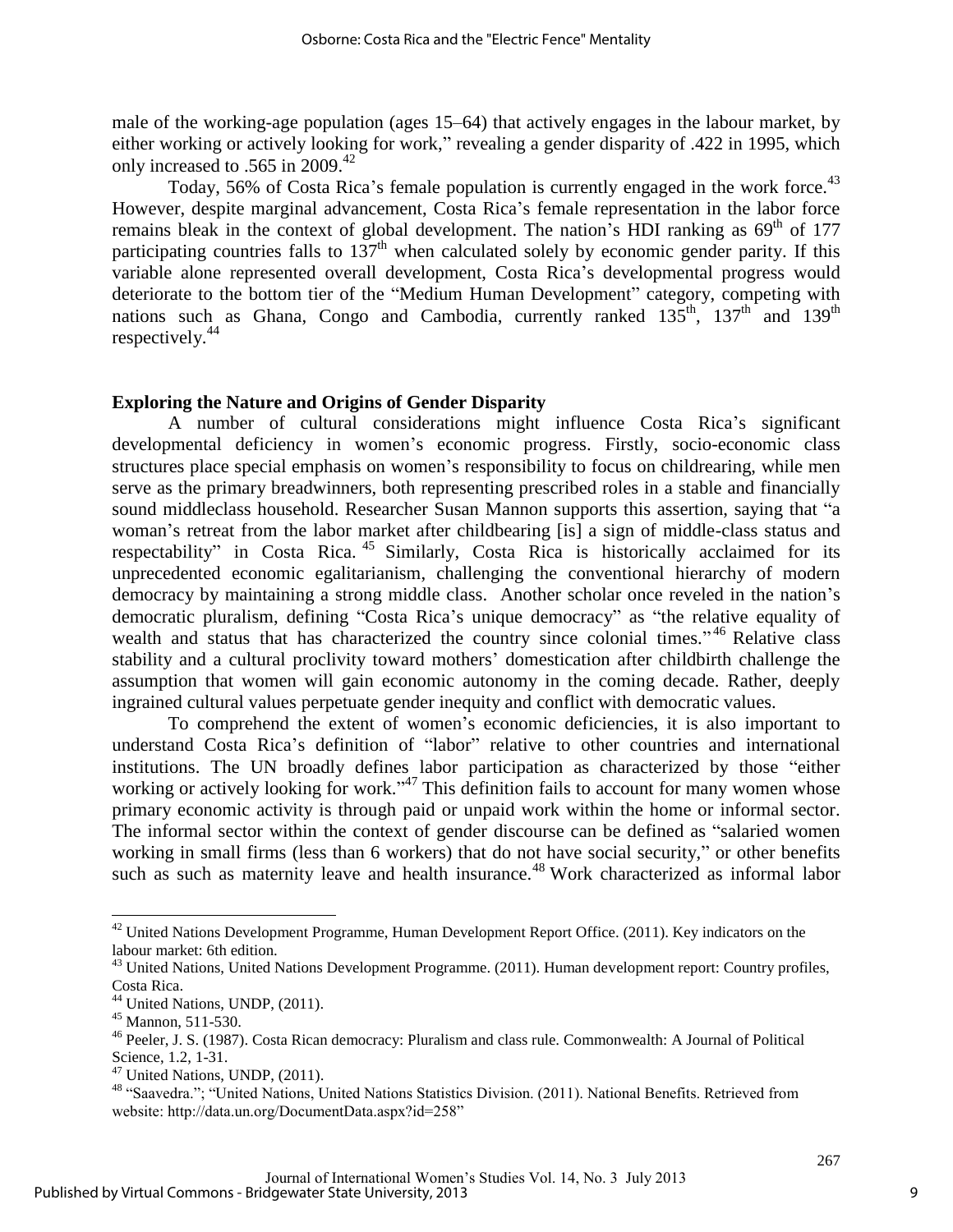includes traditionally domestic chores such as cooking, child-care and cleaning houses.<sup>49</sup> While work within the informal sector does generate modest income, it is directly correlated with subordination, economic instability and the perpetuation of traditional gender roles.

Costa Rican women's predominance in the informal sector challenges the nation's adherence to democratic values, as fulfilling traditional domestic chores is not characteristic of equal and active economic engagement. The U.S. State Department's definition of democracy emphasizes this sentiment, insisting that all citizens enjoy "the opportunity to organize and participate fully in the political, economic, and cultural life of society."<sup>50</sup> Additionally, cultural norms ascribing women to the informal sector are detrimental to the nation's long-term development as families lack state-sponsored benefits, including health insurance and social security. Tension between democratic values and the nation's traditional gender roles offer insight into the profound implications of Costa Rica's macro-economic deficiencies.

# **Exploring Women's Economic Disempowerment**

Popular culture, educational curricula and wage incentives are deeply ingrained facets of Costa Rican society which contribute to the perpetuation of repressive female gender roles within a "reformed" democracy. Having established that Costa Rican women possess the personal motivation and educational background necessary to succeed in the labor force, these externalities are significant in explaining their ultimate disengagement and the persistence of the electric fence mentality.

# *Cultural Pressure:*

Cultural pressure impedes women's equitable entrance into the labor force as Costa Rica clings to traditional *machismo* attitudes. Machismo is defined as "a strong sense of masculine pride: an exaggerated masculinity," often associated with disempowering or restricting the behaviors of women.<sup>51</sup> This attitudinal trend originated among Costa Rica's Spanish and Portuguese descendants, becoming most pervasive in the 1950's paralleling the assimilation of Western democracy. A female student from the United States studying in Costa Rica explained the phenomenon from her own perspective, recalling, "In Costa Rica, a woman's role is almost always to grow up, marry, and become the possession of her husband. Women are not educated equally with men and they are frowned upon for expressing the desire to pursue individual lives away from home."<sup>52</sup> Her recollection of explicit discriminatory tendencies demonstrates the powerful pervasion of machismo in contemporary Costa Rican society.

Throughout the developing world, economic empowerment has been viewed as a means to increase women's position within the household, redefining gender roles in the most profound sense. Rae Lesser Blumberg asserts this notion in his formulation of the gender stratification theory, asserting a positive correlation between women's income generation and increased decision-making power.<sup>53</sup> However, traditional values and cultural pressures provide obstacles to achieving unadulterated gender equity. This reality is further evidenced by Mannon's conclusion

 $49$  Mannon, 511-530.

 $50$  U.S. Department of State, (2005).

<sup>51</sup> machismo. In (2012). Merriam-Webster Dictionary Retrieved from http://www.merriam-

webster.com/dictionary/machismo

 $52$  Ryder, P. (2011). Abroad view: Costa Rica. Retrieved from http://www.abroadview.org/northamerica/ryder.htm

<sup>&</sup>lt;sup>53</sup> Blumberg, Rae Lesser. 1988. Income under female vs. male control: Hypotheses from a theory and data from the Third World. *Journal of Family Issues.* 9:51-84.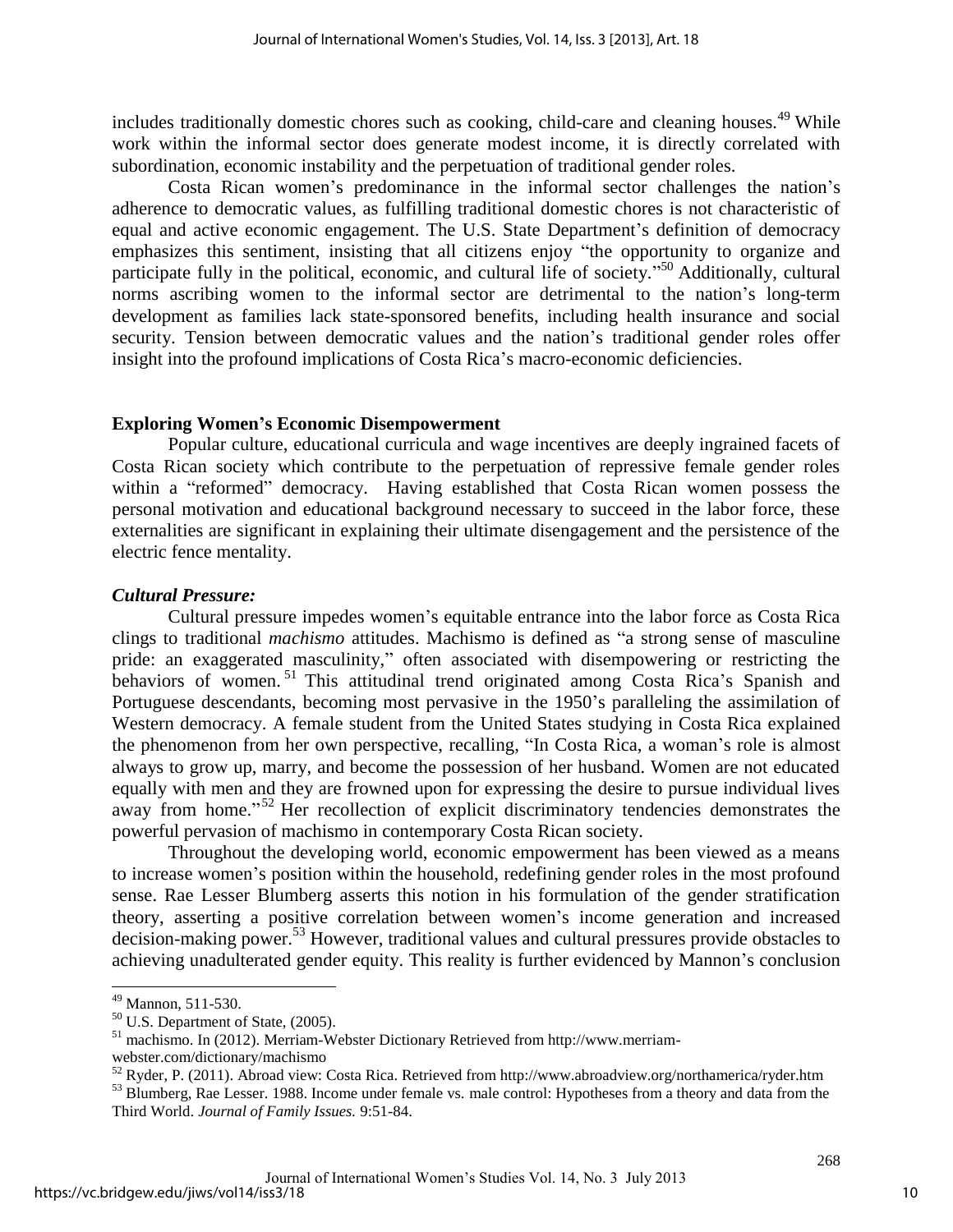that Costa Rican women who pursue paid work in the formal sector do not experience an increase in decision-making or financial autonomy within the household. As such, Mannon rationalizes that many Costa Rican women prefer to work in the informal sector, which "supports and maintains her traditional gender role in the family." 54

#### *Educational Curriculum:*

The reformation period of the 1990's motivated the integration of democratic teachings into a national curriculum. However, women remain largely absent from historical texts, aside from assertions of their traditional responsibilities within the home. Sixth grade students at Centro Educativo Bethaba were unable to name any prominent female leaders in Latin American history, aside from the current president, Laura Chinchilla. <sup>55</sup> Textbooks and assigned reading in Costa Rican classrooms reflect a similar theme of women's absence in matters of cultural significance.

Language and imagery portrayed throughout primary school textbooks, specifically those focused on social studies and history, support women's subordination in national discourse. To further qualify this notion, I examined the sixth grade edition of "Trampolin: A Estudios Socialies" to determine the quantity and context of images containing women compared to those of men. Excluding images containing both men and women equitably, I found forty-one photographs depicting males and just eleven photographs depicting women. Of the eleven photographs illustrating females, five are included within the section designated "Women's Rights." Additionally, all female images reinforce cultural expectations for women's behavior in terms of domestic responsibilities and informal labor. For instance, Chapter 2 begins with a photo of a woman working in a field to highlight the importance of agriculture to the national economy.<sup>56</sup> Subsequent photos are male dominated and depict a variety of activities within the formal sector, such as business-owners. Images of women are plain and occasionally displayed in black and white, while images of men are more vibrant and elaborate. Similarly, women are portrayed in less prestigious, more labor intensive roles while their male counterparts are represented in positions of greater wealth and power.<sup>57</sup> Understated and infrequent images of women within primary school textbooks reinforce traditional gender roles and machismo ideologies of male dominance and superiority.

The compilation and organization of a text also provides insight into the significance given to certain subject matter. For instance, as we all know, few classes ever reach the final chapters of a textbook. Not surprisingly, a majority of information and photographs highlighting women within "Trampolin: A Estudios Socialies" are compiled within the book's final chapter titled, "Other rights related to health, work and women." This section focuses on youth pregnancy and domestic violence as "women's issues," in addition to child labor and drug and alcohol abuse. Following this section are two pages dedicated to women's rights and "The law for the promotion of social equality for women." The chapter ends with a summary of social groups including "Women's organizations." This section recognizes organizations dedicated to

<sup>54</sup> Mannon, 511-530.

<sup>55</sup> Sixth Grade Class.

<sup>56</sup> Trampolin: A Estudios Sociales. In (2009). A. (Ed.), Trampolin: A Estudios Sociales (pp. 72). Costa Rica: Santillana.

<sup>57</sup> Sequeira (Ed.).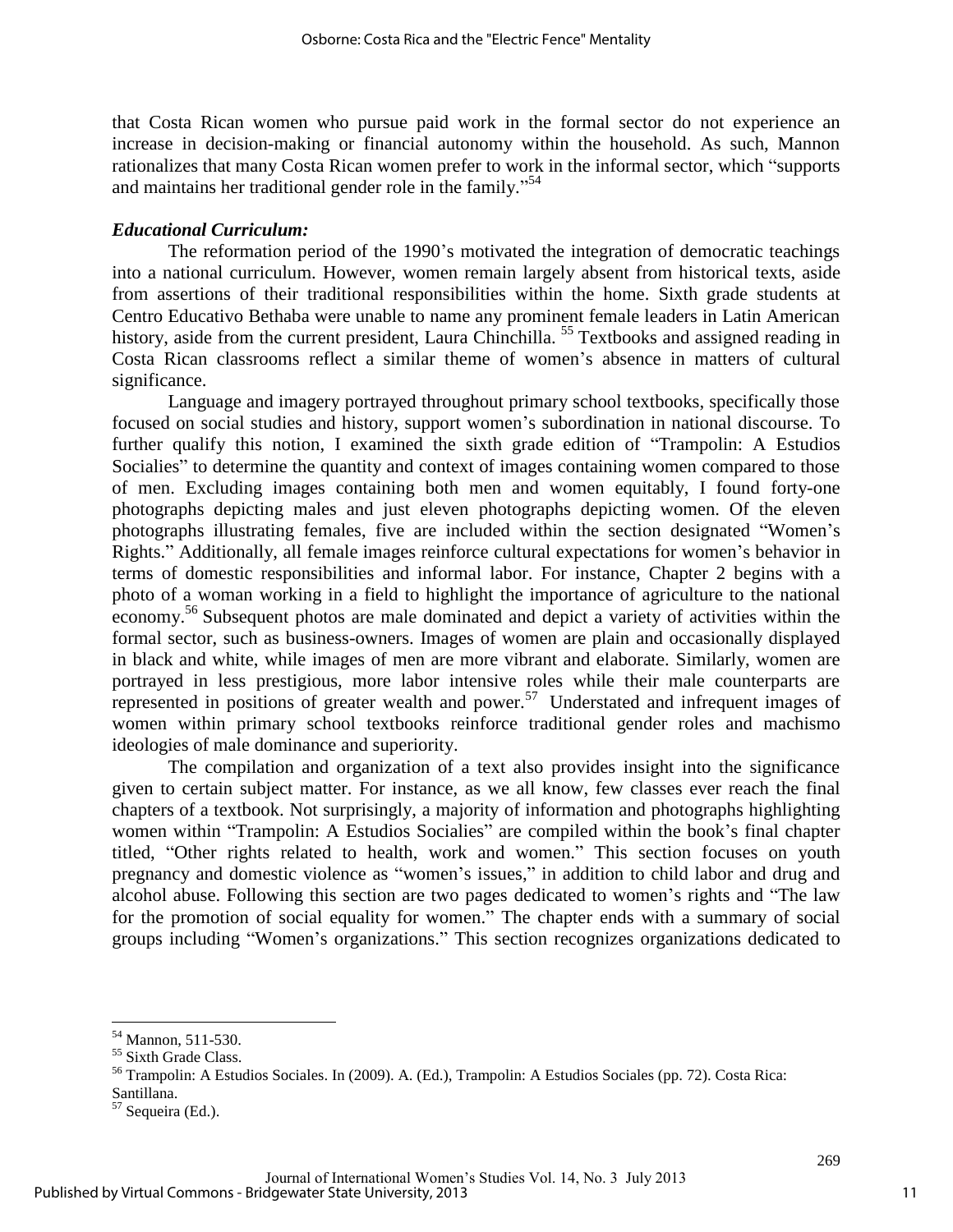protecting women from abuse and aggression. A complimentary photo illustrates a woman molding a large vase out of clay, a traditional activity in the informal marketplace.<sup>58</sup>

The only exception to women's inclusion outside of this section is a separate textbox in Chapter 4 that describes women's contributions to Central America's independence. Of the three sentences dedicated to this section, the role of women is ambiguous, primarily described as "collaborating" on military matters and attending to the injured.<sup>59</sup> Characterizations highlighting women's roles and "issues" reinforce the female population's obligations within the household and to their families, as well as alluding to historical restrictions on women's political and economic engagement.

Applying gender analysis to Costa Rican curriculum provides startling evidence supporting implicit themes of machismo and women's socio-economic subordination. Labeling social issues, such as youth pregnancy and domestic violence, as "belonging" to women implies that the female population has a responsibility to prevent these occurrences, when in fact men are often the primary instigators. Similarly, the inclusion of women's social equality and civil engagement as brief, disjoint summaries reinforces society's view of women's inability to compete with men in socio-economic activities. The overall tone of the text suggests women's subordination and highlights the female population's unique needs and areas of weakness.

Children's books also carry social connotation, providing insight into Costa Rica's gender discourse in relation to economic parity. Two children's novels have been especially controversial for their traditional application in primary school curricula, despite their blatant perpetuation of discriminatory gender stereotypes. In the novel "Cocorí," race and gender stereotypes are at odds, weaving together a national classic. <sup>60</sup> Though the text was removed from the national curriculum due to its offensive nature, it was reintroduced as compulsory reading in primary schools in  $2005.^{61}$ 

The story follows a native Caribbean boy as he aims to please a white tourist girl whom he met on the coast. When the girl gives Cocorí a rose and kisses him on the cheek, she requests a squirrel monkey in return. The seventy-seven page children's book follows Cocorí through his perilous journey through the jungle as he desperately strives to bring a monkey back for the girl. Upon returning to the coast, Cocorí finds that the girl is no longer there and the flower she had given him has withered and died. $62$ 

Of the thirty-five illustrations littering the text, the white tourist girl at the center of Cocorí's venture, is only seen in a single image. While the novel is commonly criticized for its visual portrayal of native Caribbeans, including exaggerated lips and a primitive air of oblivion, the book has also been reprimanded for perpetuating gender stereotypes. The small, blonde tourist girl is depicted in a lacey dress with bows, and Mary Jane shoes. Despite her short interaction with Cocorí, she manages to seduce him with a kiss and a rose. Cocorí describes his state of entrancement digesting the perfume of the flower and the girl's sweetness.<sup>63</sup> Aware of the euphoric effect of her presence, she asks Cocorí to embark on a dangerous journey, all the while knowing she will be gone upon his return. Cocori's blind submission to her request reinforces cultural acceptance for men's willingness to do anything for sex. Additionally, the

<sup>&</sup>lt;sup>58</sup> Sequeira (Ed.), pp. 264-269, 274-276.

<sup>59</sup> Sequeira (Ed.), pp. 198.

 $^{60}$  Shvoong: Book reviews. (2009, February 06). Retrieved from http://www.shvoong.com/books/1865566-Cocorí/

<sup>61</sup> Gólcher B., R. (2005, May 18). 'Cocorí' vuelve a las aulas. *La Nacion*.

 $62$  Gutierrez, J. (2010). Cocorí. (pp. 9-77). San Jose, Costa Rica: Editorial Legado.

 $63$  Gutierrez, pp. 16.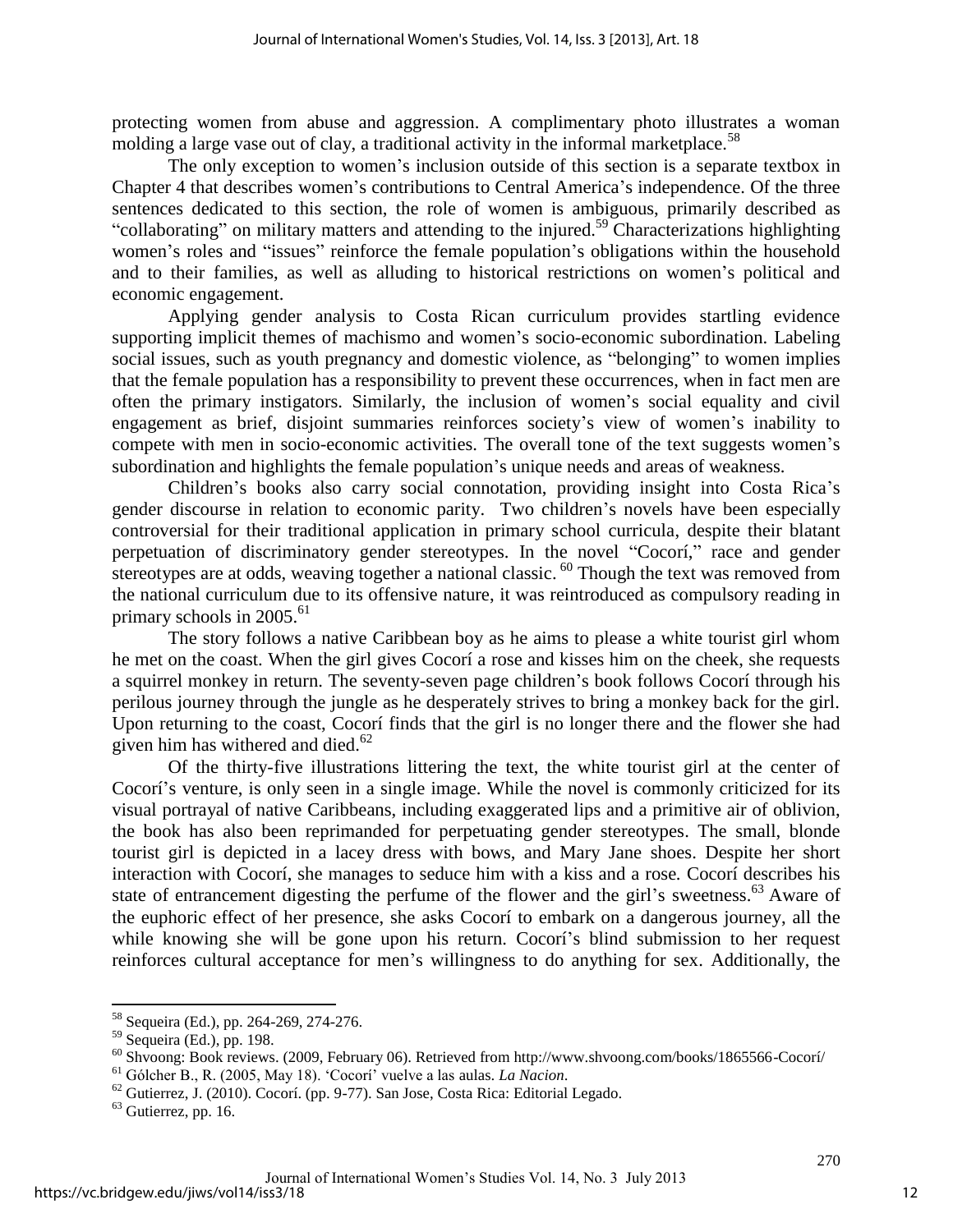girl's portrayal as selfishly abusive and Cocorí's unyielding sexual desires reinforce traditional notions of feminine ego and objectification, respectively.

Paco y Lola is a children's novel traditionally used in first grade curricula throughout Costa Rica, however the text was removed for its severe sexism. Although the text is no longer compulsory in primary schools, it remains very popular and widely read. Emma Gamboa, Costa Rican native and author of Paco y Lola, is highly acclaimed within Latin America for her application of folklore and familiar domestic imagery to educate youth in basic Spanish vocabulary and mathematics.<sup>64</sup>

In this particular text, Gamboa introduces readers to two siblings, Paco and Lola, throughout a variety of settings, including sections titled "In the house," "At play" and "In the school." Within each of these sections, Paco participates in traditionally masculine activities, while Lola ascribes to highly feminine roles. For example, while Lola helps her mother wash the dishes, set the table and cook in the kitchen, Paco reads with his father in the living room. While "at play," Paco works with tools and plays sports and Lola plays with dolls. Similarly, "in the school" Paco runs with the boys while Lola stays indoors and plays hand games. Economic boundaries are further explicated as a section on spring activities features three different men selling produce. Women and girls, however, are limited to work within the household or playing games indoors. The book's emphasis on traditional gender roles condones women's obligation to tend to domestic work while men participate in the formal labor force and relax within the home. $65$ 

Interestingly, despite reinforcing discriminatory gender constraints, Gamboa was a stark advocate of "a holistic democratic education." <sup>66</sup> As a prominent influence in educating youth, she stressed the significance of children's exposure to diverse experiences and of maintaining human dignity through education. She was well-educated and enjoyed professional success, receiving her Ph.D. from the University of Ohio in 1947 and later becoming a Dean of Students at the Universidad de Costa Rica. <sup>67</sup> Given Gamboa's personal background and pedagogic philosophy, her reinforcement of sexist ideals is disconcerting. However, this paradox is also indicative of the complexities resulting from a collision of Latin American democracy and machismo ideologies.

# *Economic Factors & Wage Incentives:*

Women face a number of unique challenges which create disincentives for those aspiring to enter the professional workforce. Despite Costa Rica's high rankings in aggregate gender indicators, women consistently represent a large majority of the nation's poor. Sylvia Chant attests that female-run households represent the majority of impoverished women, often characterized as single mothers with limited financial means. To combat this trend, Costa Rica has implemented state-sponsored benefits to support women's integration into the labor force. For instance, a UN report states that approximately 25% of Costa Rica's female population (age 15 and over) was employed part-time between 2000 and 2003, <sup>68</sup> compared to just 10% of the

<sup>64</sup> Gamboa Hernandex, A., & Gurfinkiel Hermann, S. (1997). Unusual Costa Rican women. In I. Leitinger (Ed.), The Costa Rican Women's Movement (pp. 85-86). Pittsburgh: The Pittsburgh Press.

<sup>65</sup> Gamboa, E. (2011). Paco y Lola. (pp. 1-128). San Jose, Costa Rica: Editorial LIL, S.A.

<sup>66</sup> Gamboa Hernandex & Gurfinkiel Hermann.

<sup>67</sup> Gamboa Hernandex & Gurfinkiel Hermann.

<sup>68</sup> Part-time work is defined as 15 hours per week or less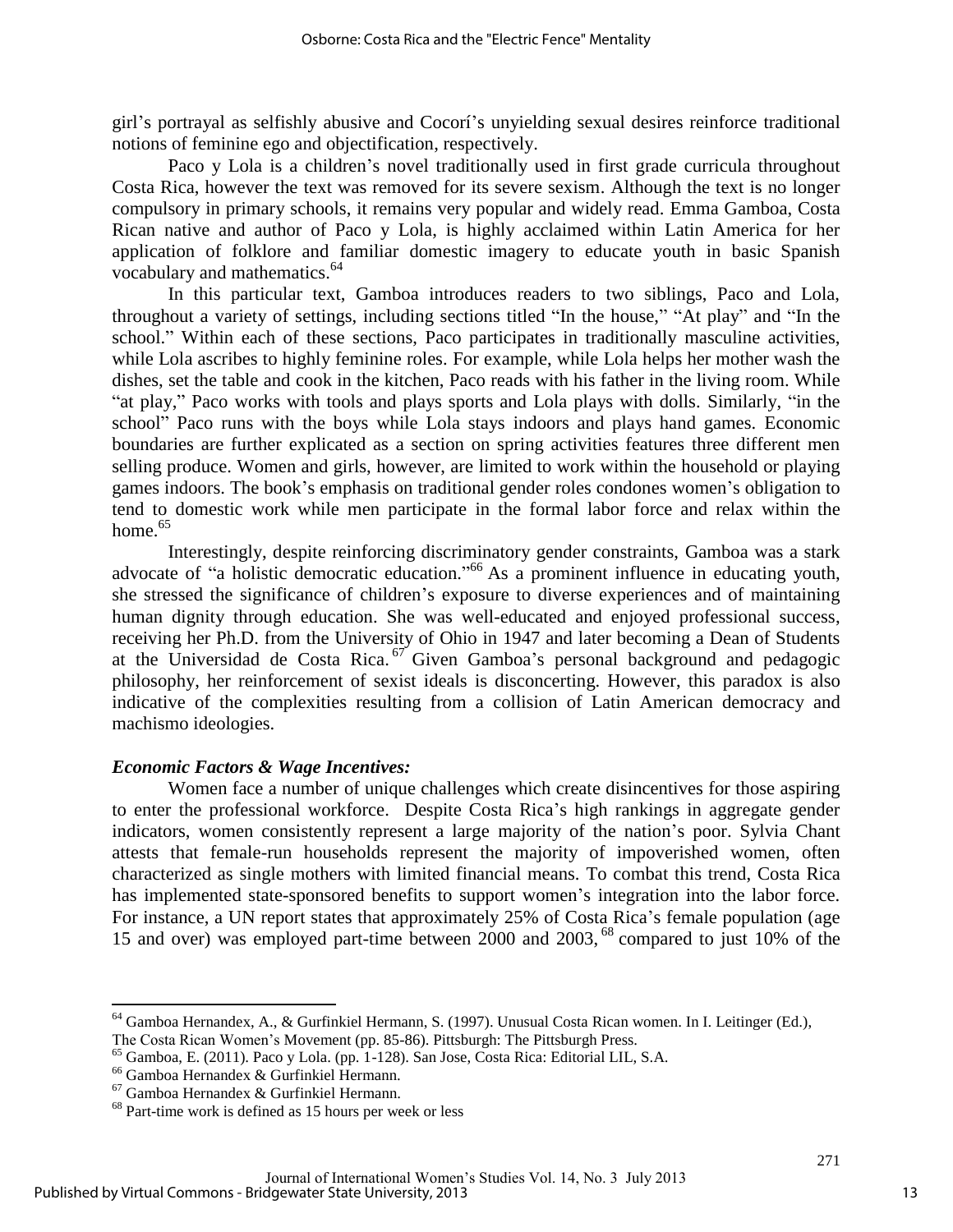male population.<sup>69</sup> Additionally, national institutions provide adequate provisions for maternity care, including four months of full paid leave following child-birth.  $\frac{70}{10}$  These benefits are comparable to many developed nations, including France, Spain and Switzerland, and exceed that of the United States. <sup>71</sup> This comparison demonstrates that Costa Rican women receive substantial support from the state, encouraging women's employment while fulfilling domestic responsibilities. However, despite these accommodations, cultural and pedagogic pressures negatively impact women's economic engagement.

Wage incentives specific to female laborers provide insight into the cultural implications affecting women's economic disengagement. According to statistics published by the World Bank in 2001, marriage and increased age equate with significant "positive wage premiums," or increased income. Wage incentives also increase for women working in the informal sector**.**  While other Latin American nations have reported an increasing income disparity in this category over the past two decades, Costa Rica has significantly narrowed the margin for annual earnings in the informal and formal sectors. Specifically, Costa Rican women earned 33.8% less working in the informal sector in 1989 (pre-reformation), compared with a 9.2% differential in 1995 (post-reformation).<sup>72</sup> These statistics are particularly disturbing as traditional gender roles will remain unchallenged as long as wage incentives encourage women to marry and seek employment within the informal sector. Women's complacency toward the proliferation of modern day "machismo" is evidenced by women's increasing tendency to abandon professional aspirations and resign themselves to traditional gender roles, often within the informal sector.

#### **Recommendations:**

Social and cultural pressures consistently confine women to subordinate, traditionally feminine roles, thereby impeding their ability to fully engage in the nation's economy. Though this examination of cultural, pedagogic and economic implications provides a dubious portrayal of Costa Rica's commitment to gender equity, these areas may also offer opportunity for developmental progress. Specifically, curricular reform complimented by public relations campaigns can provide a holistic approach to encouraging women's economic engagement. Though an entire thesis may be developed in examining the most effective ways to instruct ideological change, I have chosen to focus on these areas as particularly relevant, though they are just a few solutions to increasing women's financial autonomy in Costa Rica.

Reforming educational curricula can serve as a valuable medium to challenge traditional gender roles by emphasizing proscriptive, rather than descriptive, portrayals of women. In other words, women must be featured within the context of 'idealist imagery,' or how life should be, rather than how life currently is, to inspire a cultural shift. As evidenced in "Trampolin: A Estudios Socialies," Costa Rican textbooks fail to portray women as influential figures throughout Latin American history or even within today's economy. Their overall absence and subordination within pedagogic texts is a substantial force in perpetuating traditional gender

<sup>&</sup>lt;sup>69</sup> United Nations, United Nations Statistics Division. (2008). Part-time employment rate. Retrieved from website: http://data.un.org/Data.aspx?d=GenderStat&f=inID:109

 $70$  100% paid maternity leave is subsidized by 50% reimbursement by social security and 50% by individual employers

 $71$  "The United States reported a maximum allowance of 12 weeks maternity leave with an unspecified plan for income reimbursement."; "United Nations, United Nations Statistics Division. (2011). Maternity leave benefits. Retrieved from website: http://data.un.org/DocumentData.aspx?id=258"

 $72$  Saavedra.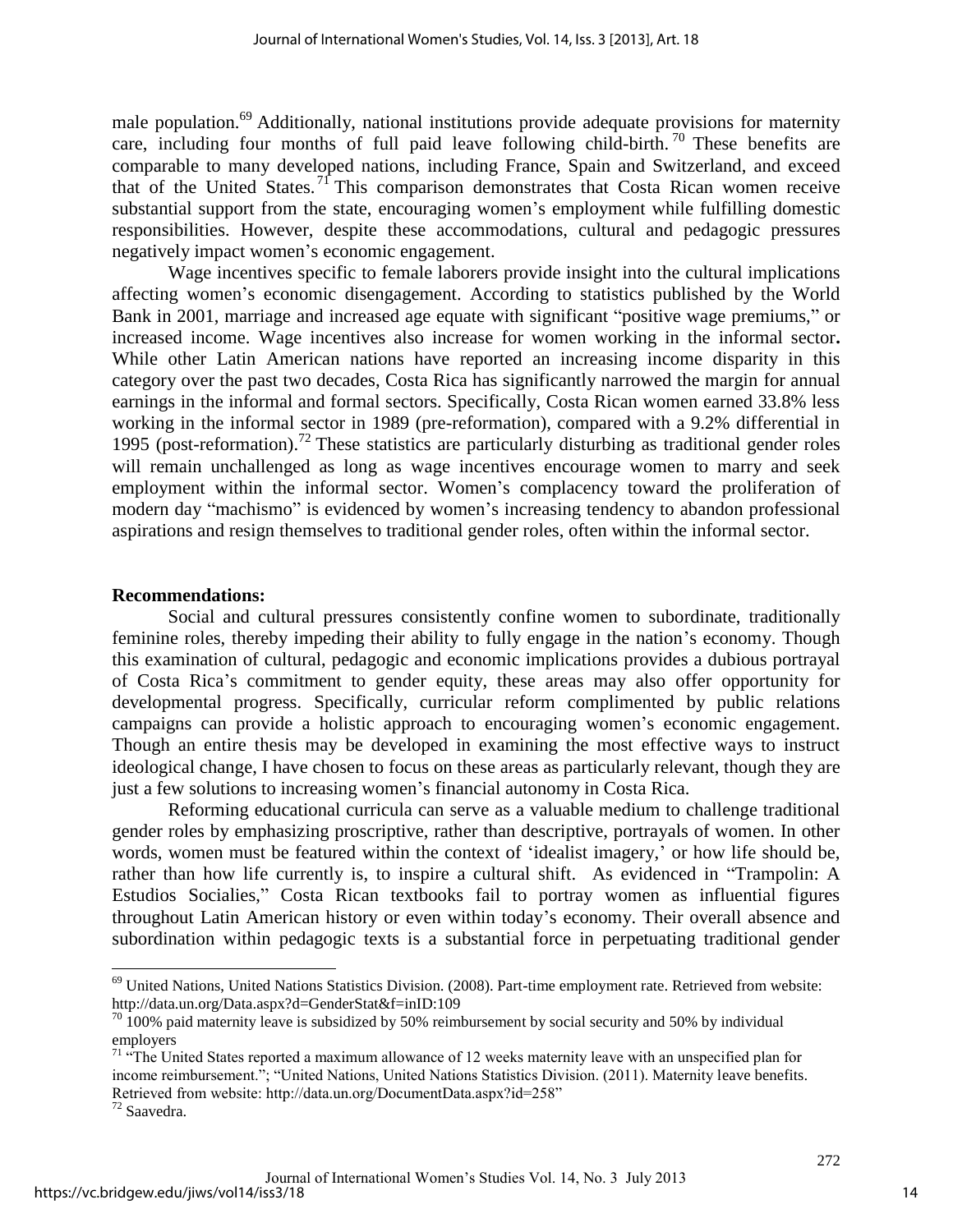roles throughout the generations. Having employed a successful campaign for democratic reform, the Ministry of Education is familiar with effective tactics to inform and enlighten an ideological shift. By instating a similar methodology to support changing gender roles in society, the Ministry has the opportunity to be a champion for  $21<sup>st</sup>$  century women's empowerment in Costa Rica.

Pedagogic curricula should reinforce the contributions of strong female leaders in the nation's political and economic progress. 'Idealist imagery' can instill recognition of women's capacity for leadership and achievement, and ultimately allow textbooks to serve as selffulfilling prophecies. Increasing the number of images illustrating women as equally vibrant, and as physically and mentally capable as their male counterparts is vital to combating subliminal discrimination. The context of these images is as important as their content, as Costa Rican texts must integrate accurate portrayals of women as active participants visible consistently throughout diverse subject matter. As women are increasingly portrayed in positions of power and wealth equitably to their male counterparts, traditional notions of restrictive gender roles will dissipate and make way for an empowered generation of Costa Rican women.

Public Relations campaigns are also effective in explicitly drawing the public's attention to an issue necessitating national debate. A popular figure who exemplifies qualities of professional ambition and success can serve as an ideal spokesperson to inspire women's economic achievement. Considering national particularities is also significant in choosing an appropriate spokesperson who is well liked and respected among the citizenry. Choosing an individual who is controversial or has strong political opinions is often detrimental to communicating a clear and targeted message necessary to influence national discourse. An ideal candidate in Costa Rica might be President Laura Chinchilla, who can speak to the significance of women's economic engagement in the context of familial stability and national development. Popular Latin American female athletes or artists serving as local icons, such as Shakira, may also be desirable role models to motivate women's confidence in their own professional capabilities. Once a spokesperson and a clear message have been identified, the government could sponsor a Public Service Announcement (PSA) or advertising campaign to promote positive messaging and imagery in support of women's empowerment.

#### **Conclusion:**

 $\overline{\phantom{a}}$ 

Returning to Costa Rica ten or twenty years down the road, I hope to see that the girls from my sixth grade class have risen to the challenge and beaten the odds. Whether they become doctors or veterinarians, I believe in the capacity of these young women to become successful professionals. And when their children arrive at school and are asked, "What do you want to be when you grow up?" I will expect to hear an enthusiastic outpouring of uninhibited professional aspiration; for they will know nothing else and deserve nothing less.

An in-depth analysis of Costa Rica's political reformation, and progressive trends in women's socio-economic engagement provide insight into the nation's limited fulfillment of democracy. Specifically, women's increasing interest in education and concurrent aversion to formal economic engagement suggests a paradox in Costa Rica's political system. Women's value of education is characteristic of developmental progress, as a popular theory states; "the most powerful single influence on a child's educational success is...[a mother's] own level of education and her educational aspirations for her children."<sup>73</sup> However, the prevalence of an

 $^{73}$  Norton Grubb, W. (2011). Unconventional wisdom. Council on Contemporary Families, (3).